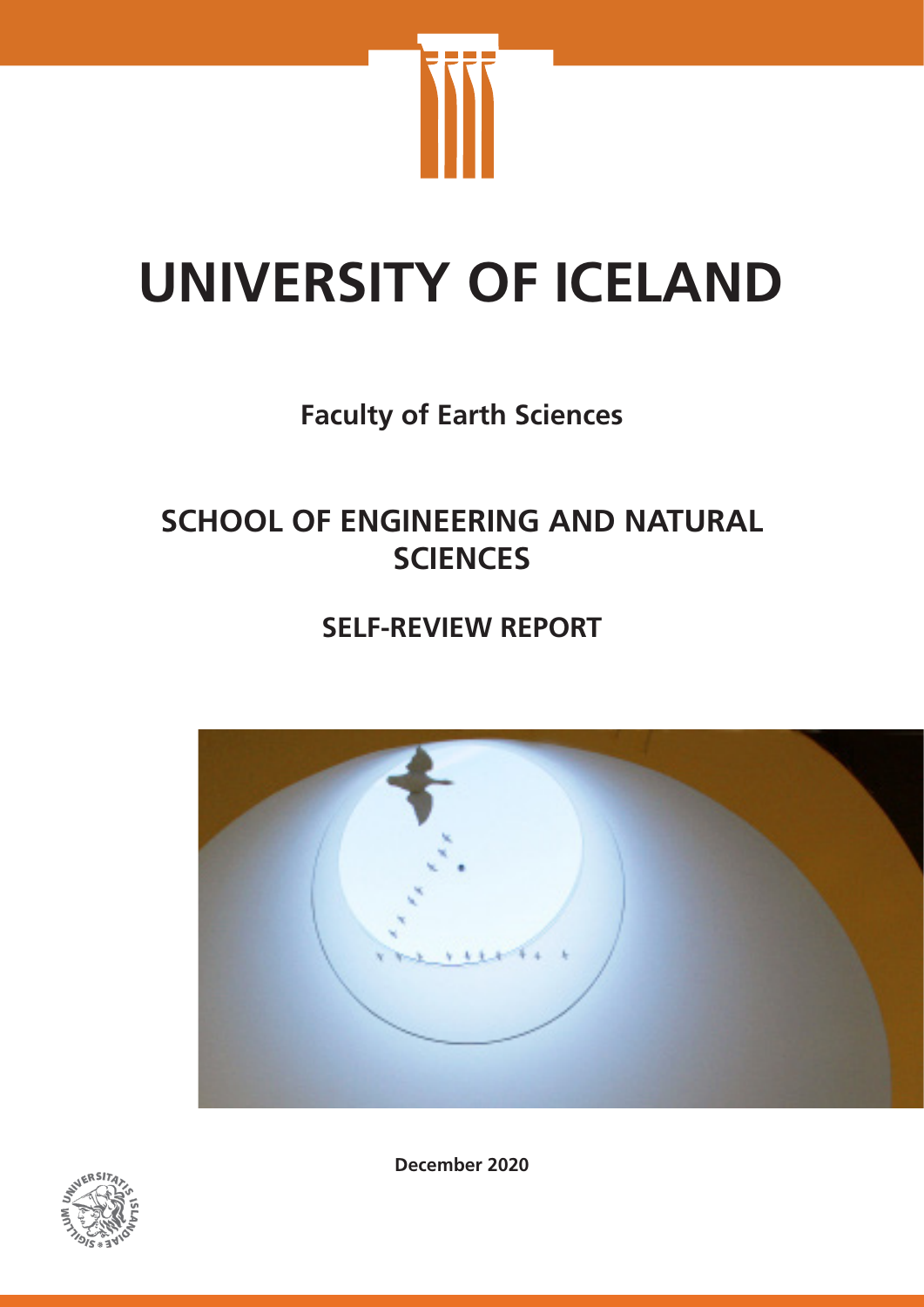

# UNIVERSITY OF ICELAND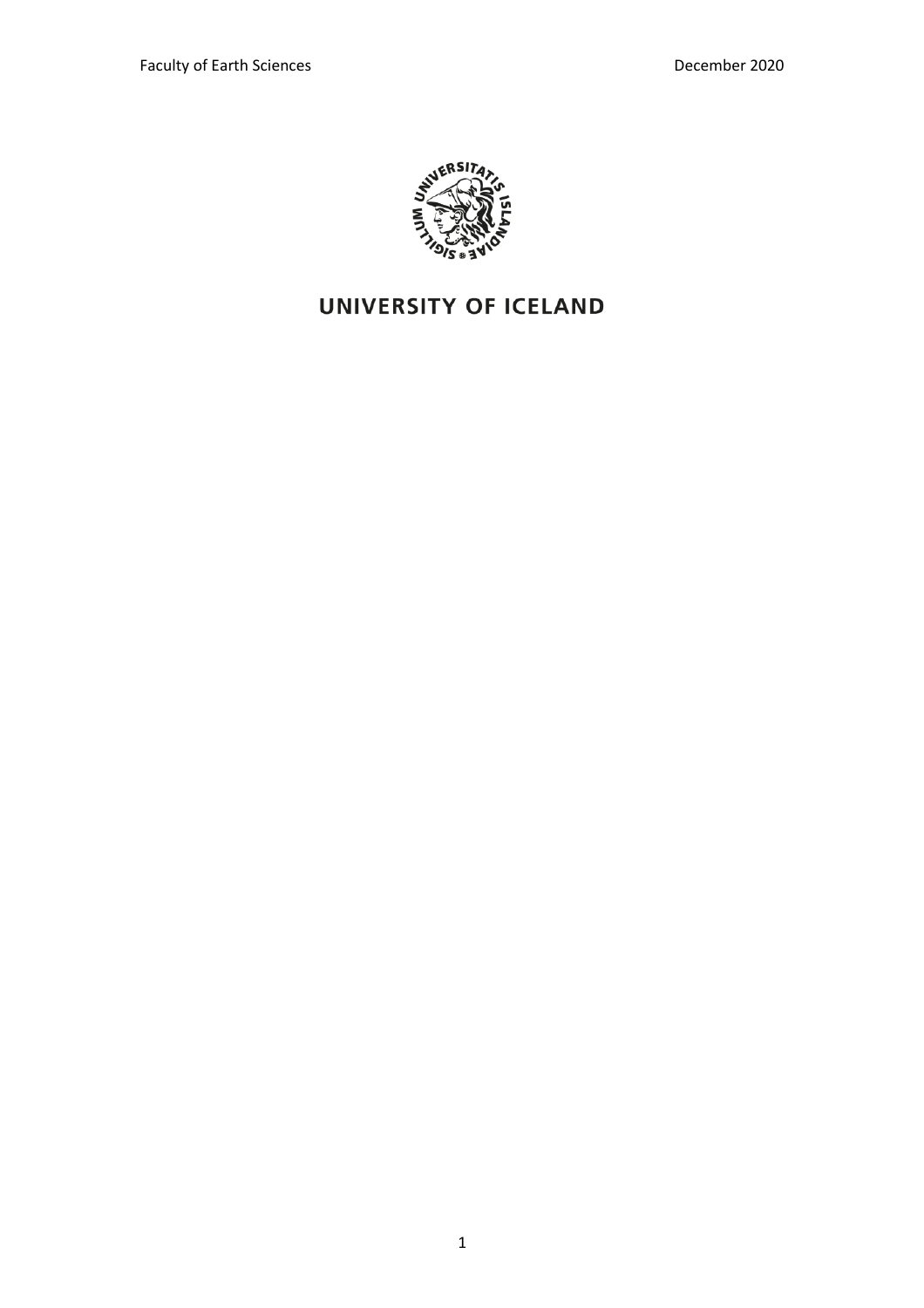# **Introduction**

In accordance with the Icelandic Quality Enhancement Framework at the University level in Iceland and the University of Iceland's Guidelines for the organization, schedule and process of institution-led review of faculties and interdisciplinary programs, the Faculty of Earth Sciences (the Faculty), School of Engineering and Natural Sciences (the School), University of Iceland (the University), carried out self-evaluation during the spring semester of 2020, with some work extending into the autumn due to delays caused by the Covid-19 pandemic. The results are presented in this report. A self-evaluation committee was established in January 2020.

The committee members were:

- 1. Cécile Adélie Ducrocq, PhD Student Representative
- 2. Eniko Bali, Associate Professor
- 3. Esther Rut Guðmundsdóttir, Associate Professor
- 4. Freysteinn Sigmundsson, Head of Faculty (from 1st of July 2020)
- 5. Herdís Helga Schopka, External Representative
- 6. Ingibjörg Þórðardóttir, BS Student Representative
- 7. Íris Hrönn Guðjónsdóttir, School's Infrastructure Manager
- 8. Jacqueline Grech Licari, MS Student Representative
- 9. Magnús Tumi Guðmundsson, Professor, Former Head of Faculty, Committee Chair
- 10. Steffen Mischke, Professor

As part of the Self-Review, each student representative formed a discussion group to meet with the Social Sciences Research Institute to answer questions and discuss relevant matters. Each discussion group consisted of diverse selection of five to six students under the relevant graduate level.

The Committee used results of the data collection from the University's databases and the course catalogue, students' satisfaction results and focus groups' results, along with its own discussion and ideas to develop actions for improvement. The University of Iceland Centre for Teaching and Learning reviewed the Faculty's course catalogue descriptions, especially learning outcomes, and provided the Committee with that review.

The external representative attended Committee meetings, including during the visit of the international external experts, and provided comments that have been incorporated into the report.

This material was remotely reviewed by the international experts on October  $20 - 24$ , 2020 including on-line meetings with the Committee members. These were:

- 1. David Pyle, Professor of Earth Science at the University of Oxford (UK)
- 2. Nigel Mason, Professor of Molecular Physics at the University of Kent (UK)
- 3. Outi Savolainen, Professor Emerita of Ecology and Genetics at Oulu University (Finland)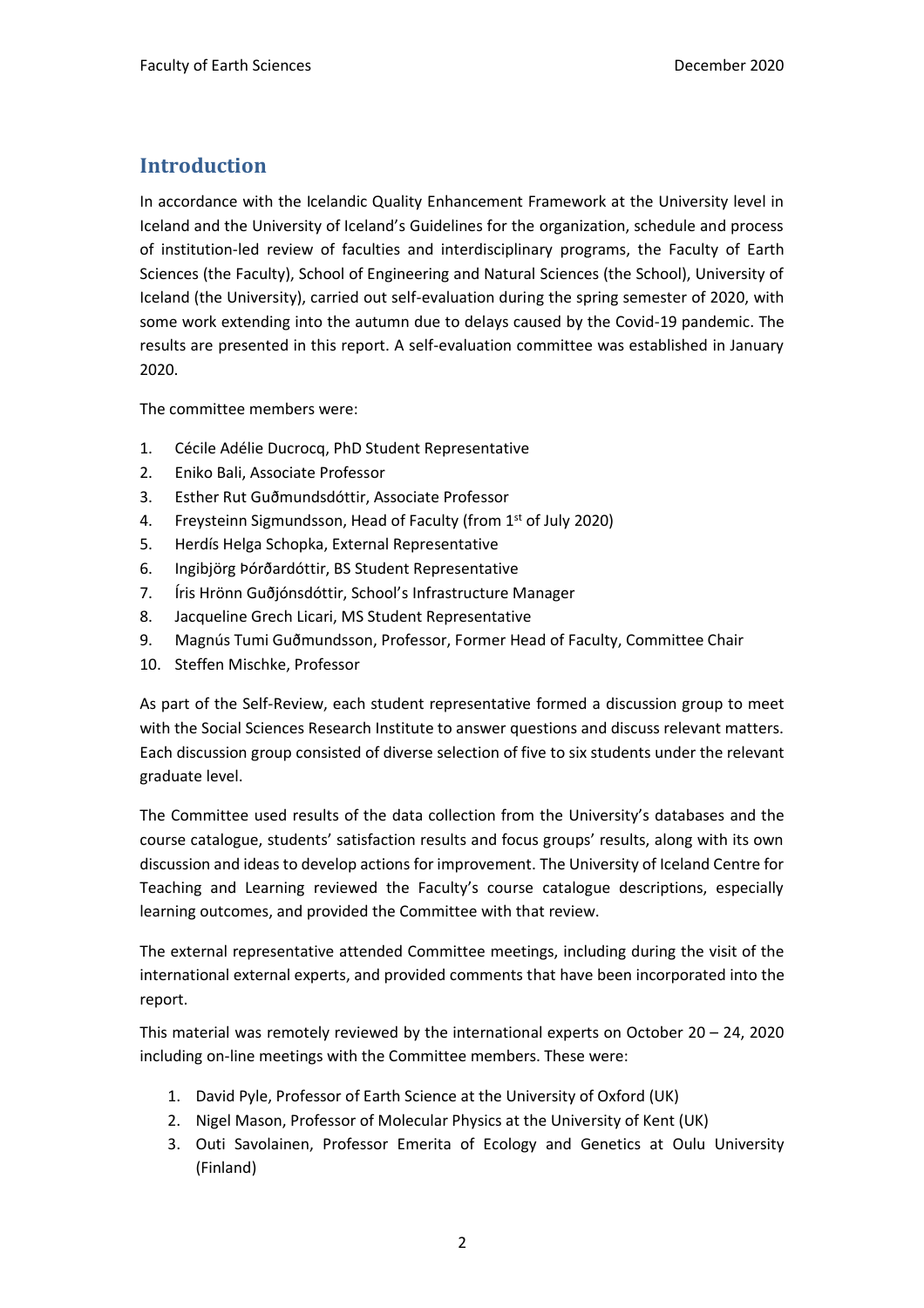The international expert reviews were used to refine and finalize the resulting recommendations represented in this report.

# **Faculty Characteristics**

The Faculty of Earth Sciences (the Faculty) is one of six faculties in the School within the University. It offers BS, MS and PhD degrees in geology (including geochemistry), geophysics and the third subject field is earth sciences, offered for MS and PhD and is the option used for students who have backgrounds in other, related fields and pursue graduate studies in the Faculty (Appendix 1, Table 1). In addition, the Faculty has relatively large numbers of oversees exchange students, coming for 1-2 semesters through exchange programs such as Erasmus. This relative size of this group has over the last 20 years had considerable effect on things such as courses on offer and the language used for teaching in the latter part of the BS program.

A critical factor in the relative strength of earth sciences at the University of Iceland is the existence of the Institute of Earth Sciences (IES), an autonomous part of the University's Science Institute. There are currently 12 such academic positions manned but the hiring process is ongoing with one additional position. The academic research staff take full part in the faculty administration, including having full voting rights at faculty meetings. IES provides research facilities for all staff and graduate students.

The administration of the Faculty is in the hands of the Faculty Head, the Faculty Council and Faculty Meetings. The Faculty of Earth Sciences and the Institute of Earth Sciences share a common board. The Faculty Council without the student representatives serves as the board of IES. The Faculty Council consists of the head, deputy head, and a separately elected member of Faculty, two student members and three academic representatives elected by staff of the IES. Faculty meetings are the highest authority on academic matters that the Faculty has jurisdiction over. This includes setting regulations within the Faculty, electing the Faculty leadership, defining new academic positions and replacements, and setting a policy for the faculty. The Teaching Committee is the venue of teaching staff and student representatives to discuss teaching matters. The Committee makes recommendations to the Faculty Council on distribution of teaching, discusses changes and updates to the teaching program and provides a forum for discussion on various issues relating to the content of the programme and courses.

In 2019 the Faculty had 13 academic teaching positions with one temporary lecturer, resulting in teaching duties amounting to 13.49 full time equivalent, FTE (Appendix 1, Table 2). Including the temporary lecturer (male), the gender ratio was 7 males and 7 females in October 2019. Out of the 48 sessional teachers, 29 are males and 19 females. The gender balance is thus over all very close to parity and in accordance with the Equal Rights Law of Iceland and the gender equality policy of the University.

The average number of students for the period 2015-2019 is 183, split between BS, MS and PhD studies with about 100 BS-students and about 80 graduate students (Appendix 1, Table 3). The number of students graduating with a degree in geology and geophysics has been fluctuating through the years, while a long-term trend of increasing number of graduations is apparent at all levels, although a distinct peak in BS graduations occurred a few years after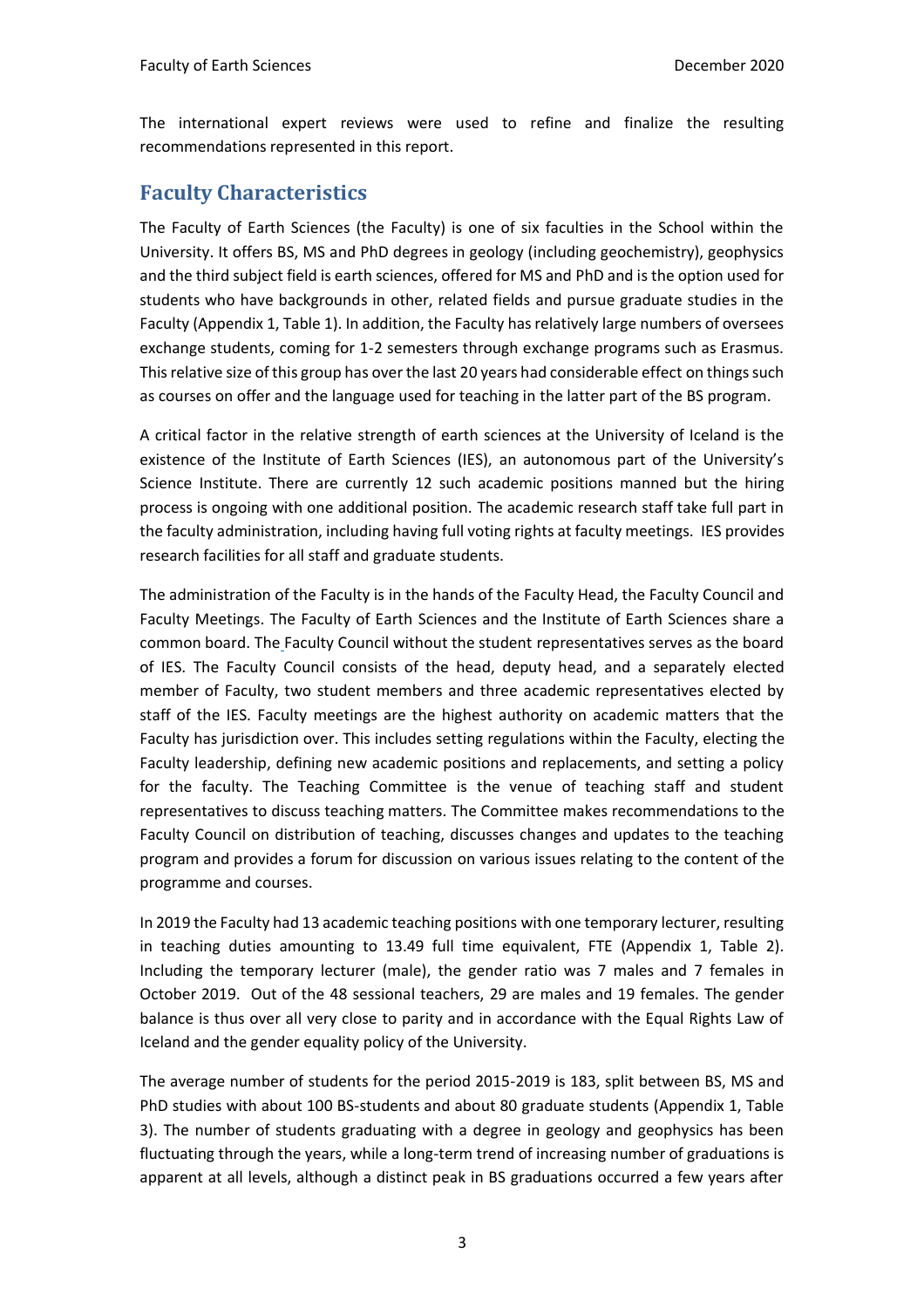the financial crisis in 2008. Most students conducting a full BS study are Icelanders, however, every year we have large number of exchange students. In contrast students in our graduate programme are very diverse by nationality. In our MS study programme currently we have students from 15 different countries and approximately half of the enrolled students are Icelandic. 54 students graduated with an MS degree in Geology, Geophysics and Earth Sciences from the Faculty of Earth Sciences between 2016 and 2019. These students originated from 18 different countries. Only 39% of the students graduating with an MS degree in this period were Icelanders. 21% of the international MS students arrived from the European Economic Area (EEA), whereas 40% of the students came to our faculty to conduct MS studies from outside of EEA. A large number (26%) of international students have studied for their MS degree with us in collaboration with the United Nations University. These students started their studies in Iceland within the United Nation's Geothermal Training Programme. We plan to keep this diversity in our MS programme.

The diversity in terms of nationality is similarly large in our PhD programme. Between 2016 and 2019, 26 students graduated with a PhD degree in Geology or Geophysics form the Faculty of Earth Sciences. These students originated from 11 different countries. Only 34% of the graduated PhD students are Icelanders in this period. Most of the international PhD students arrived from the EEA, but four students came to follow PhD studies from the United States and one from Kenya. The currently enrolled student group is similarly diverse, and we plan to keep this diversity in our PhD programme.

On 20 October 2020 the total number of students registered in the Faculty was 164, thereof 75 undergraduate students, 67 master students, and 22 PhD students.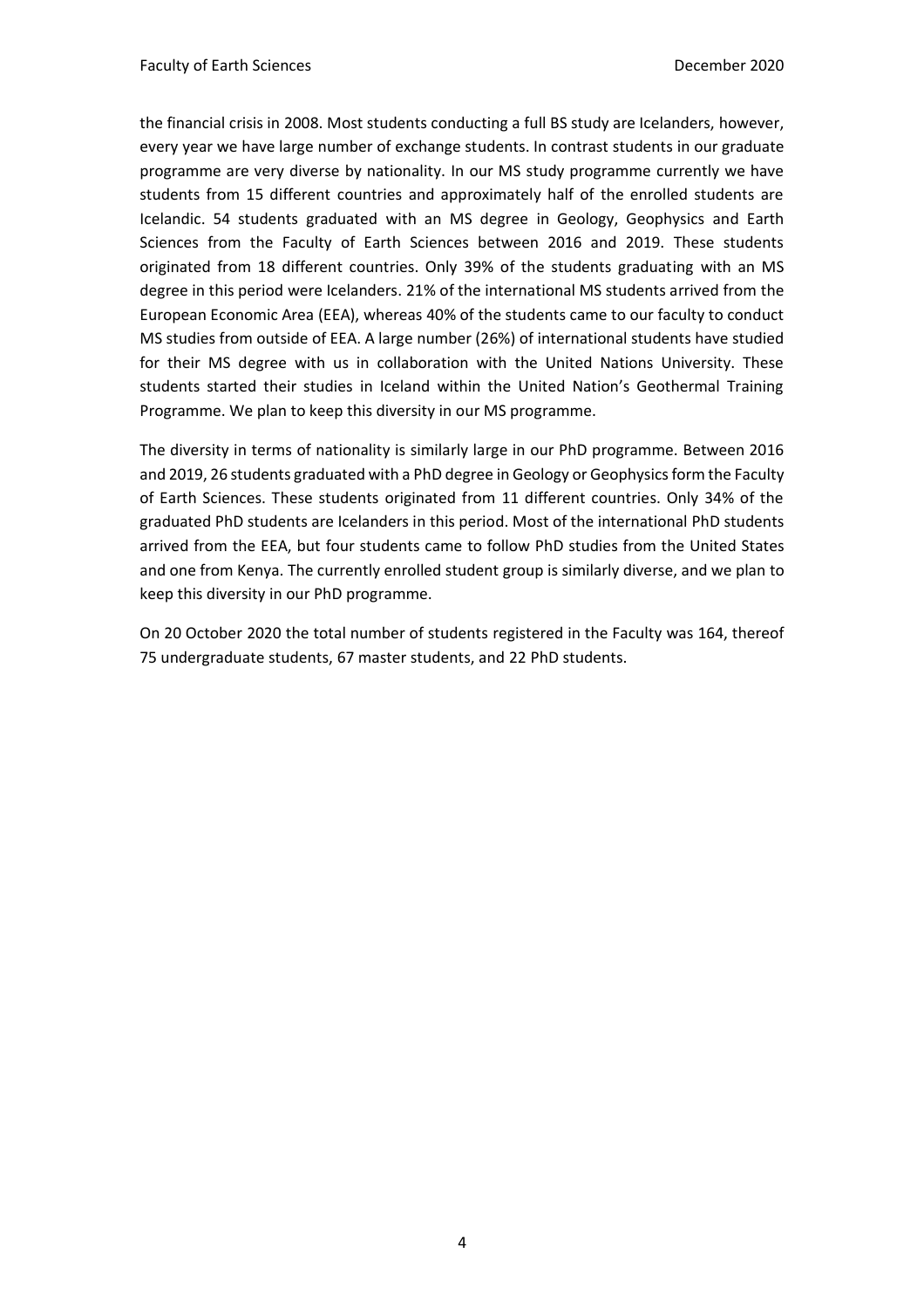# **Summary and Main Conclusions for the Faculty** Lessons learned from QEF1

The QEF1 Review in 2013 had 40 recommendations/action items. One item was a comprehensive review of teaching in geology at BS-level. This was carried out in 2014-2015 and resulted in considerable changes that were subsequently modified in 2017. Out of the 40 actions we regard that 19 were completed and carried out, 14 have been partly completed and 7 have not been acted on or not completed. The majority of the tasks completed were carried out in the first 1-3 years after the review. The changes to programme content and e.g. administration of programmes that took place in the latter part of the period that has passed since 2013, have mostly not been directed according to points in QEF1, but they have been broadly in line with the recommendations made.

The 19 items completed cover a wide range, including aspects of internal quality control, aspects of undergraduate teaching, such as content of the BS geology programme (e.g. more relevant maths, physics, and chemistry). For the MS-programme, the points implemented included formal welcome meetings, enhanced structure to the programme and introducing small grants to cover essential costs of the MS-projects. In the PhD programme studentsupervisor contracts were implemented. When it came to exposure and participation of research, GoogleScholar profiles for staff were made mandatory. Points on better facilities for microscopy and GIS teaching were implemented.

The 14 partly completed items included things not fully in the hands of the faculty (e.g. using a four semester system), while others have been hampered by budgetary considerations such as increasing the number of courses at MS-level. Issues such as homogenizing the conditions for all PhD students is not a simple matter as funding of individual programmes varies a great deal. An effort to increase access to international journals had limited success.

Seven action items were not implemented. These were in the end not considered of sufficient priority to put into action even though they were not controversial (e.g. use peer evaluation in teaching and exposing the students better to the professional world). Some have not materialized as other activities are considered to cover the essential aspects. An example here was the item on lectures by faculty members aimed at students, as IES-Nordvulk already has a weekly lecture series.

## Teaching and Learning

Students at all levels (BS, MS and PhD) participate in the regular assessment of teaching at the faculty and the resulting improvement measures by the involvement of six representatives with full voting rights at Faculty Meetings. Students have two representatives with full voting rights in the Faculty Council, one undergraduate student and one graduate student. Thus, students have direct influence during the discussions of the study programmes and related affairs.

Formal teaching evaluation surveys are carried out twice every semester. Firstly, a short survey is conducted mid-way through each semester and then a larger survey is carried out at the end of each semester. In these surveys, conducted over the whole University and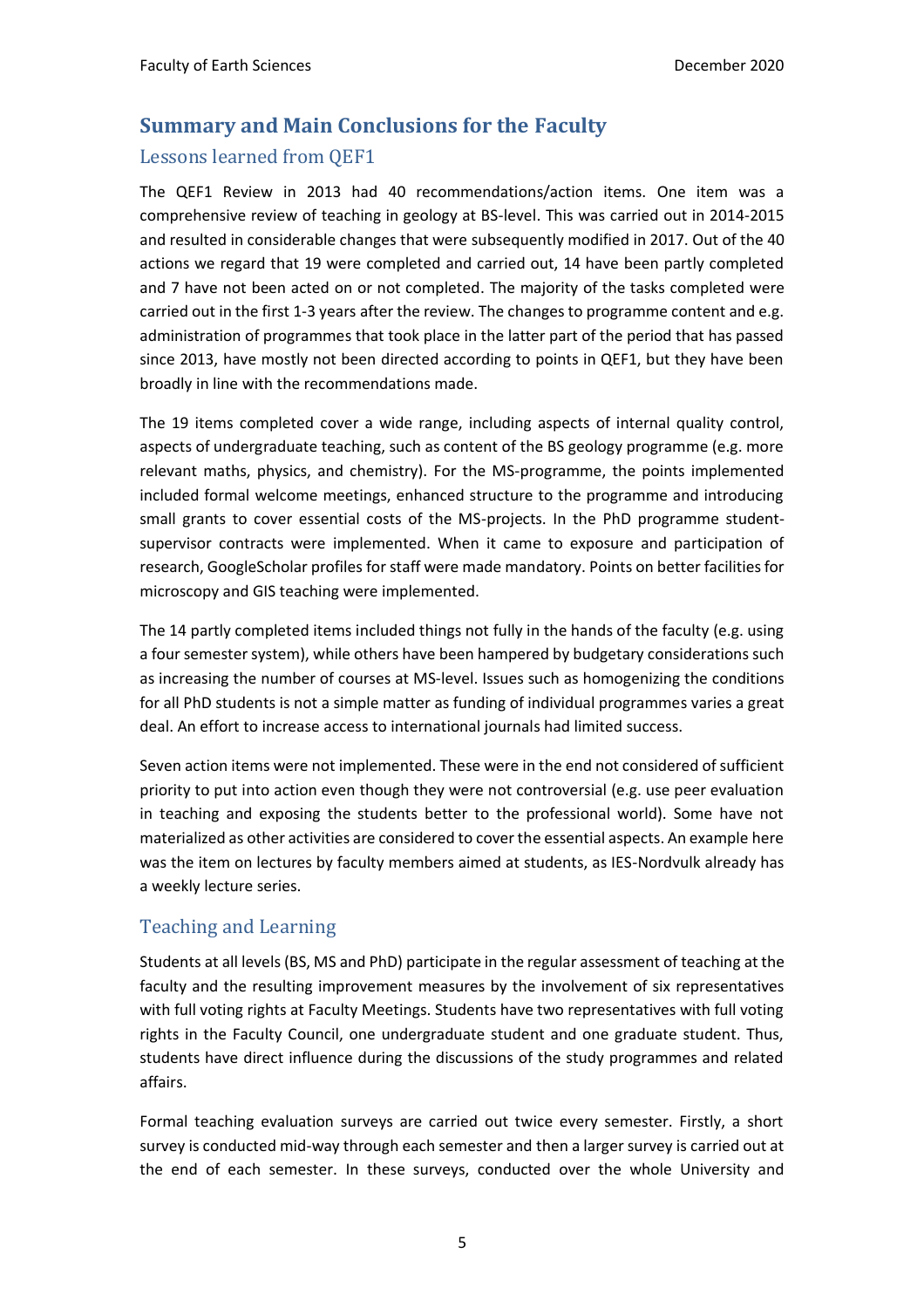administered centrally, the evaluations of students on teaching, organisation and teachers are collected. The results are reviewed at Faculty Meetings and the findings discussed by faculty leadership with student representatives. Poor marks are acted upon by consultation with teachers and students and have led to changes and reorganisation of courses and study plans. Overall, FES average grades are above the average for the School. The students at all levels are satisfied by the scientific knowledge of staff and other professionals who teach courses or supervise students. Furthermore, they are generally satisfied with the diverse teaching and assessment methods used by the faculty and the accessibility of state-of-the-art equipment for research, during study and project works.

Based on an assessment of the student satisfaction surveys, the overall satisfaction with our Geology and Geophysics BS programme is above the average of the School and the university, partially due to improvements implemented since the last Self-evaluation report in 2013. However, there is potential for improvement, of which the implementation of active engagement with companies and institutions where our graduates may potentially work has high priority. In this respect we should consider student visits at these external entities and inviting guests from these units to increase awareness of students and prepare them for work after graduation. Furthermore, we should ensure that Icelandic students receive wellbalanced training in the use of both Icelandic and English languages to enable efficient and appropriate professional communication in both languages. Specifically, geophysics students seek currently more help to develop their communication skills. We also need to address better ways to raise consciousness of equality within earth sciences and our teaching at all levels.

Based on the student satisfaction surveys the overall satisfaction with our MS programme is below the average of the School and the university, and the main concern of the students is the course organization and course selection. This is partially caused by the high number of courses cancelled, sometimes in the last moment, due to general budget cuts at the university. We try to come over this problem by significant restructuring of the programme, which has been done in collaboration with the teachers and student groups in spring 2020. Now, the majority of courses are taught in the autumn, allowing students to do their courses in the first, second and third term of their studies, and the project work partly during semesters two and three, and then in a focussed manner in the fourth and final semester. The changes have been implemented with the start of the fall term in August 2020, and it remains to be seen how these measures enhance the quality of the study programme and related student satisfaction in the future. We need to further clarify the role of faculty coordinator in MS studies and pave ways for more efficient supervision of MS students. This might be done by wider-scale involvement of industry partners in the final project work, and a more structured communication between students, supervisors and faculty coordinators.

The student satisfaction surveys indicate that the overall satisfaction of PhD students with our programme is similar to the average of the School and the university. The main concern of the students is the quality of the project's supervision, which in their opinion, is highly variable within the faculty. Thus, an improved dialogue between students and supervisors is required, and better monitoring of the establishment of PhD contracts implemented since the last Selfevaluation report is aimed for. Further, we need to ensure that both students and supervisors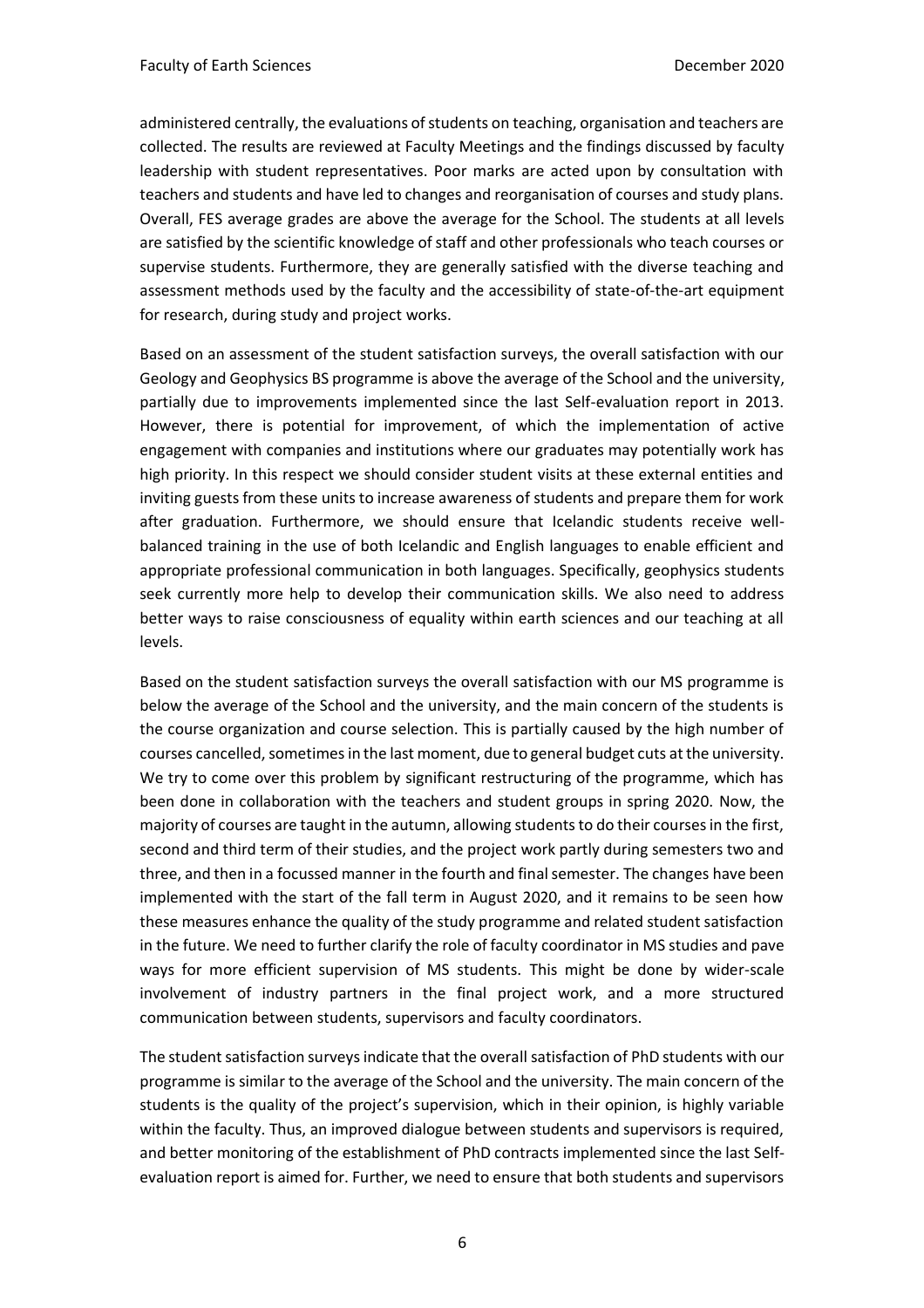are sufficiently trained, that existing guidelines are regularly examined and adjusted if necessary, and also consequently followed. PhD studies can also be improved by appropriate training of field and lab safety at the beginning of studies and a better accessibility of relevant safety documents in English and Icelandic.

## Management of Research

Research strategy is described in vision/strategy for the Faculty of Earth Sciences and the Institute of Earth Sciences approved in June 2020 (see Appendix 3). Together, the Institute of Earth Sciences and Faculty of Earth Sciences focus on research in Earth sciences within the broad framework of three main themes:

- Volcanoes
- Environment, climate and sustainability
- Crustal and mantle processes

Research is emphasized in key areas where full use can be made of the natural laboratory provided by Iceland and its surrounding area. Important research is, however, carried out in other fields, and researchers have full academic freedom in selecting research topics (in line with academic freedom being one of three values of University of Iceland;

### [https://english.hi.is/sites/default/files/atlityr/pdf/hi21\\_brochure\\_ens-01-web.pdf\)](https://english.hi.is/sites/default/files/atlityr/pdf/hi21_brochure_ens-01-web.pdf).

Connections across the themes and cross-disciplinary work in all fields are strived for. The aim is to strengthen research and teaching in the areas of environmental change, climate-change related topics and the sustainable development goals of the United Nations. The aim is also to maintain and widen the scope for Nordic collaboration in volcanology and other broadly related areas. The management of research outputs follows the procedures of University of Iceland, such that researchers provide a yearly report on their publications that is an important part of the evaluation of both individual researchers (influences salaries) and the overall funding to the faculty. New publications are listed on the web site of the Institute of Earth Sciences [\(http://earthice.hi.is/\)](http://earthice.hi.is/). There is no central facility to store open access version of scientific papers, but researchers are encouraged to make papers available in that form. There is also no central facility to store data reported in scientific publications. External support to research is in the form of international and national funding to research projects (see Appendix 1,Table 4). Since 2002, the number of academic staff within Earth Sciences at University Iceland has been in the range 26-29 persons. Research of the group largely relates to the unique location of Iceland representing a natural laboratory, although studies are also carried out around the world. Research impact of the faculty relates to our good publication record: In recent years the combined number of reviewed scientific papers (listed in Web of Science) published annually by academic staff in Earth Sciences is 70, with over 3000 yearly citations. There is also service to society e.g. in the form of research related to natural hazards in Iceland. Faculty members are active in providing advice to civil protection, authorities, and the general public via media appearances. They are also active in other science-societal issues, such as climate change with e.g. a faculty member being one of the lead authors of the  $6<sup>th</sup>$ IPCC report on climate change due to be published in 2021.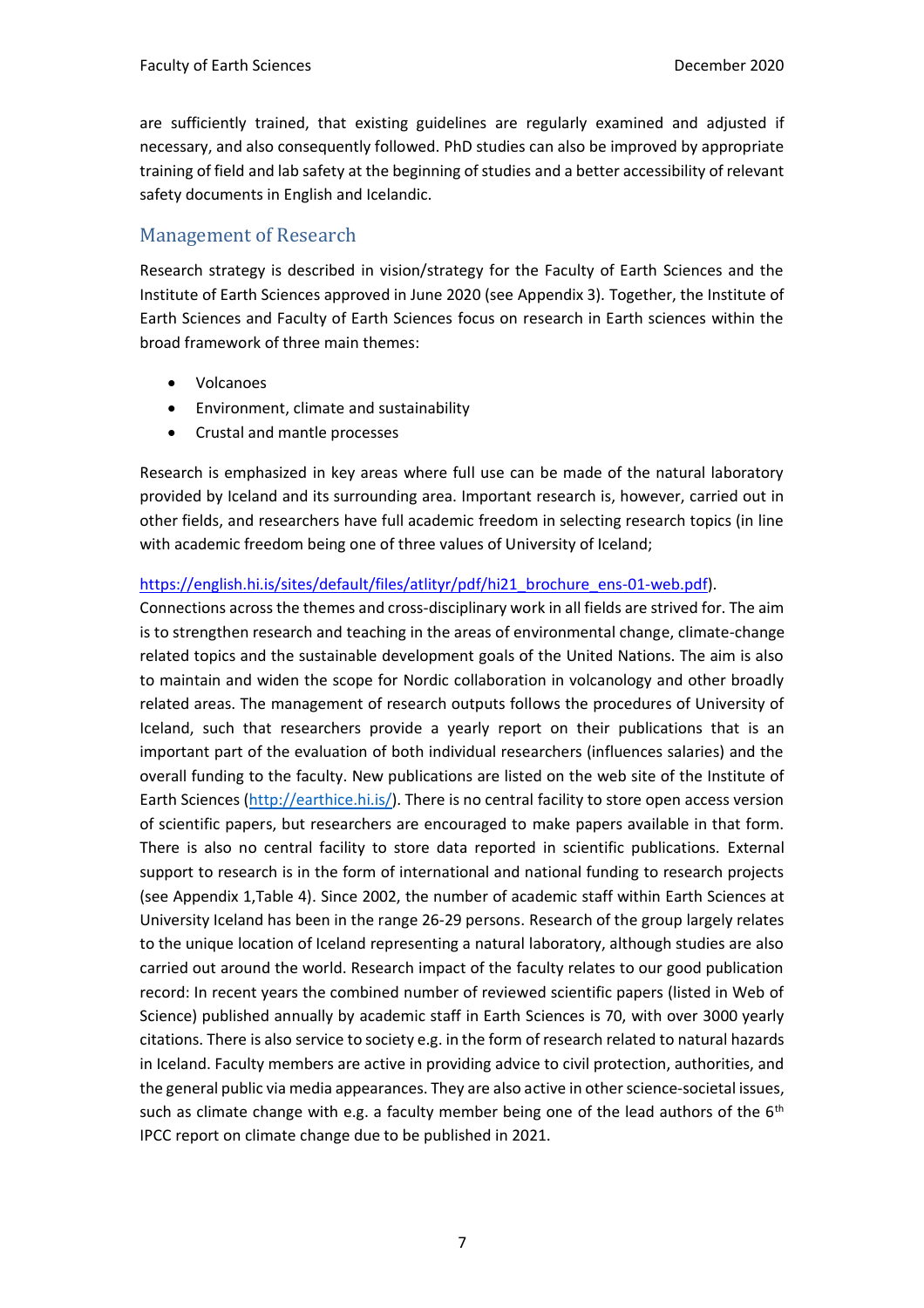## Follow-up Processes

The implementation of the Action Plan will be a standing item on meetings of the Faculty Council and similarly the Faculty Head will report on the progress regularly to the School Board. Faculty Head reports formally to the School Dean on the status of the implementation and plans for next year together with other relevant QA matters no later than 1 December and this will be followed up in the School Board. The School Dean subsequently makes use of this report in a status report for all Faculties in the School, which will be submitted to the Quality Committee no later than 15 January. The Quality Committee writes a short report to the Rector no later than 1 February, which will subsequently be discussed in a meeting between the Chair of the Quality Committee, the Director of Quality Management and Rector, Vice-Rectors, Deans of Schools and the Managing Director of the Central Administration.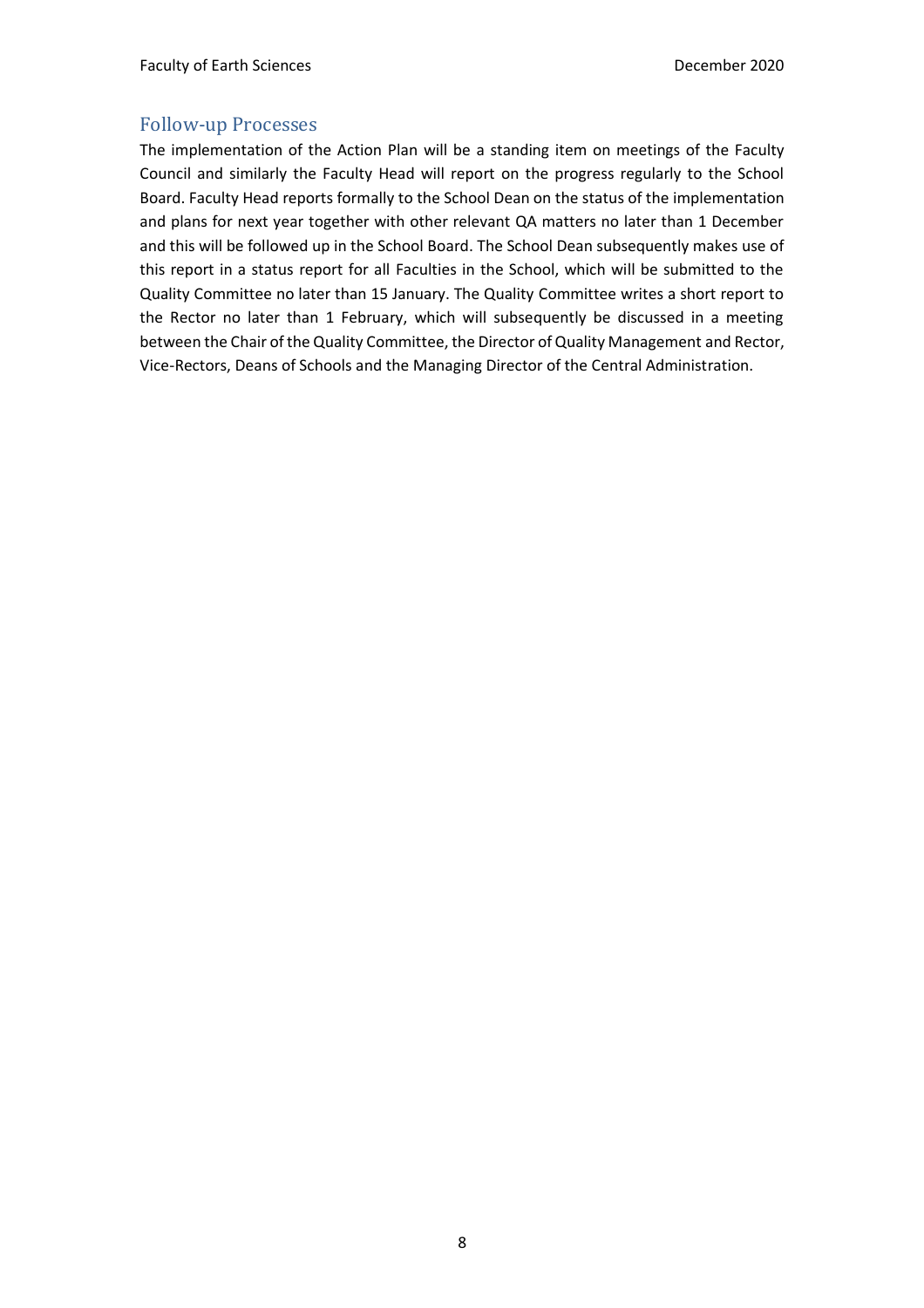# **Appendix 1. Key Figures.**

| <b>Name of Study Programme</b> | Cycle <sup>1</sup> | <b>Degree</b> | <b>Credits (ECTS)</b> |
|--------------------------------|--------------------|---------------|-----------------------|
| JAR266 Geology                 | 1.2                | BS            | 180                   |
| JAR431 Geology                 | 2.2                | <b>MS</b>     | 120                   |
| JAR561 Geology                 | 3                  | PhD           | 180                   |
| JED231 Geophysics              | 1.2                | BS.           | 180                   |
| JEĐ441 Geophysics              | 2.2                | <b>MS</b>     | 120                   |
| JEĐ561 Geophysics              | 3                  | PhD           | 180                   |
| <b>JVI441 Earth Sciences</b>   | 2.2                | <b>MS</b>     | 120                   |
| JVI561 Earth Sciences          | 3                  | PhD           | 180                   |

## **Table 1. Overview of present Study Programmes within the Faculty**

<sup>1</sup> See National Qualification Framework for Higher Education No. 530/2011.

### **Table 2. Faculty members as of 1 October 2019 and sessional teachers 2018, number (No.) and full time-equivalent (FTE).**

|                             | Male |      | Female |      | <b>Total</b> |            |
|-----------------------------|------|------|--------|------|--------------|------------|
|                             | No.  | FTE  | No.    | FTE. | No.          | <b>FTE</b> |
| <b>Professors</b>           | 5    | 5.00 | 3      | 3.00 | 8            | 8.00       |
| <b>Associate Professors</b> | 1    | 1.00 | 3      | 3.00 | 4            | 4.00       |
| <b>Assistant Professors</b> | 0    | 0.00 | 1      | 1.00 | 1            | 1.00       |
| <b>Adjunct Lectures</b>     | 1    | 0.49 | 0      | 0.00 | 1            | 0.49       |
| Total                       | 7    | 6.49 | 7      | 7.00 | 14           | 13.49      |
| Sessional teachers          | 29   | 3.37 | 19     | 1.45 | 48           | 4.82       |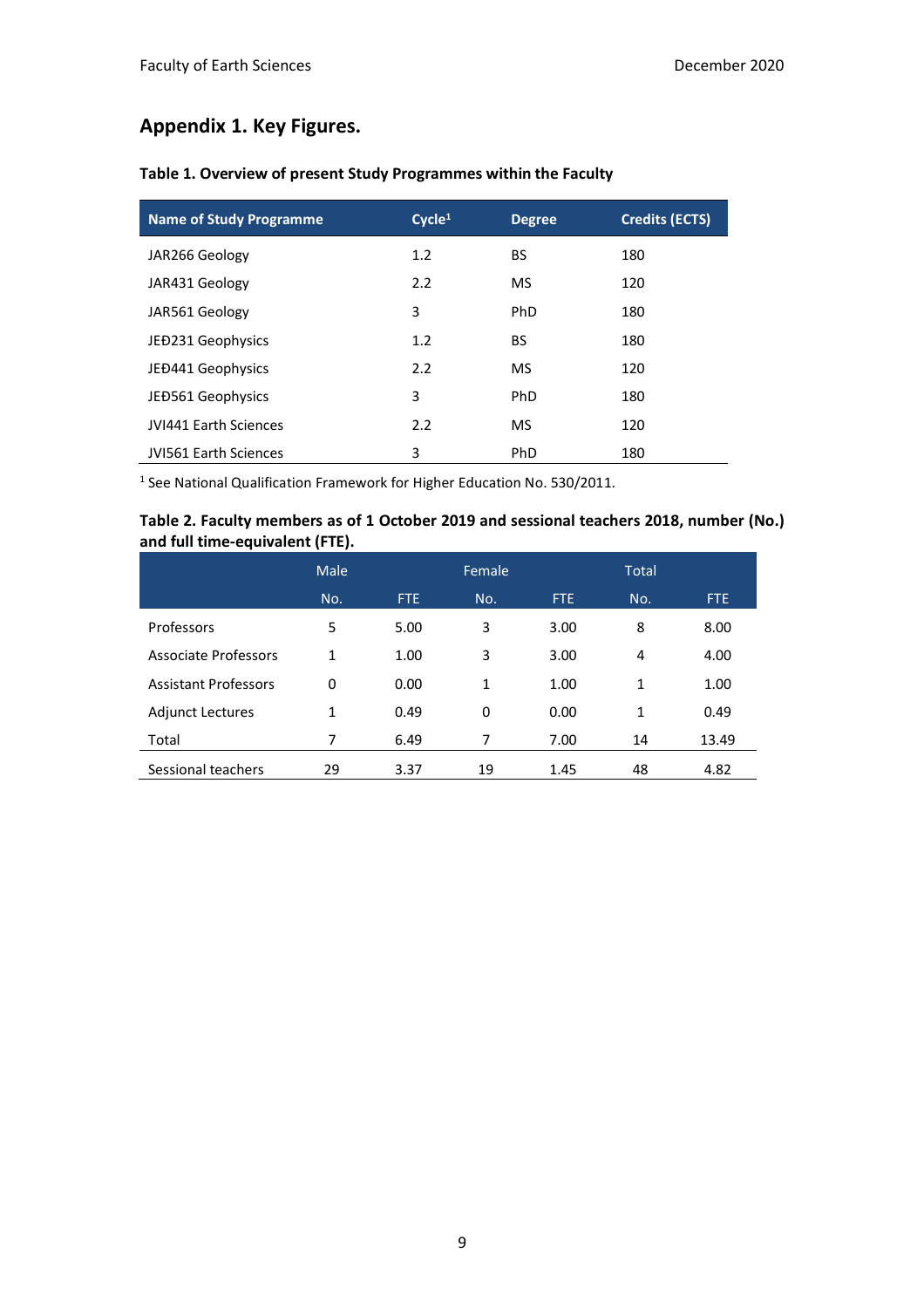**Table 3. Total number of students, number of entrants, retention rate for first year, and completion rate (4 year mean 2015-2018).** 

| Programme     | No. of students |                        | No. of<br>entrants <sup>3</sup> | Retention<br>rate | No. of<br>graduates | Completion<br>rate <sup>4</sup> |     |
|---------------|-----------------|------------------------|---------------------------------|-------------------|---------------------|---------------------------------|-----|
|               | Total no.       | Full time <sup>1</sup> | Part<br>time <sup>2</sup>       |                   |                     |                                 |     |
| <b>JAR266</b> | 89              | 71                     | 15                              | 14                | 87                  | 18                              | 79  |
| JAR431        | 37              | 23                     | 9                               | 12                | 83                  | 10                              | 95  |
| JEĐ231        | 15              | 9                      | 6                               | 3                 | 83                  | 5                               | 92  |
| JEĐ441        | 7               | 5                      | 1                               | 3                 | 93                  | 3                               | 100 |
| JVI441        | 5               | 3                      | 1                               | $\overline{2}$    | 67                  | $\mathbf{1}$                    | 75  |
| JAR561        | 18              | 15                     |                                 | 3                 |                     | 3                               | 67  |
| JEĐ561        | 9               | 8                      | -                               | $\overline{2}$    |                     | $\overline{2}$                  | 78  |
| <b>JVI561</b> | 3               | 3                      |                                 | 1                 |                     | 0.5                             | 50  |

<sup>1</sup>> 22.5 ECTS completed. For PhD students > 1 ECTS completed.

<sup>2</sup> 1-22 ECTS completed.

<sup>3</sup> For all programmes except PhD, no. of students completing at least one examination in first term.

<sup>4</sup> 2-year rate for diploma, 4-year rate for B.A./B.S., 3-year rate for M.A./M.S., 5-year rate for PhD.

**Table 4. Research output of Faculty members, based on the Evaluation System for the Public Universities in Iceland, expressed by mean total research points (A) and mean research points from peer-reviewed publications only (B) per FTE.**

|            |      | 2015 |      | 2016 |              | 2017 |              | 2018 |      | Mean |
|------------|------|------|------|------|--------------|------|--------------|------|------|------|
|            | A.   | B    | A    | B    | $\mathsf{A}$ | B.   | $\mathsf{A}$ | B    | A    | B.   |
| Faculty    | 65.4 | 50.0 | 53.0 | 42.8 | 44.0         | 34.1 | 50.8         | 40.6 | 53.3 | 41.9 |
| School     | 43.4 | 32.4 | 39.0 | 29.7 | 39.1         | 27.5 | 39.2         | 30.9 | 40.2 | 30.1 |
| University | 37.8 | 24.7 | 37.1 | 25.1 | 34.8         | 22.8 | 37.8         | 26.4 | 36.9 | 24.8 |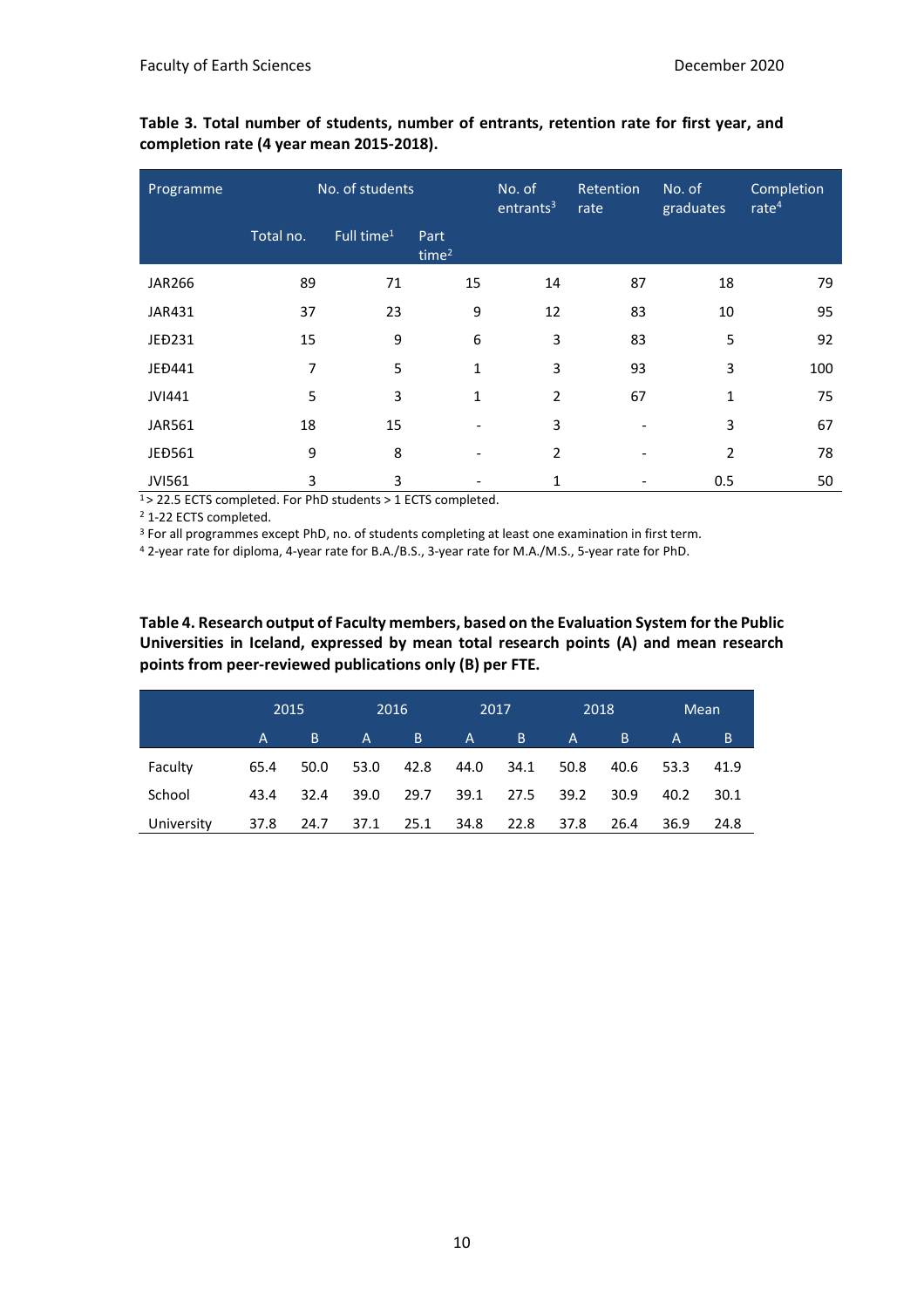# **Appendix 2. Action Plan for Teaching and Learning and Management of Research in QEF2**

| <b>Actions</b> | Deliverable | Deadlines Responsible |
|----------------|-------------|-----------------------|
|                |             | party                 |

#### **1. FACULTY LEVEL**

| Ch. 1.2        | <b>Faculty Characteristics</b>                                                                                                                                                                                |                                                     |                    |                                                               |
|----------------|---------------------------------------------------------------------------------------------------------------------------------------------------------------------------------------------------------------|-----------------------------------------------------|--------------------|---------------------------------------------------------------|
| $\mathbf{1}$   | Seek ways to fill gaps in<br>teaching positions in<br>important fields such as<br>seismology and other<br>fields in accordance the<br>joint policy of FES and IES<br>with prioritisation<br>updated annually. | Requests to THE<br><b>SCHOOL and Dean</b>           | Annually<br>1 Dec  | Head,<br><b>Faculty Meeting</b>                               |
| $\overline{2}$ | Distribute the role of<br>course tutor (course<br>supervision) more evenly<br>between teachers than is<br>done now.                                                                                           | Decision on changes<br>in distribution of<br>tasks  | 1 April 2021       | Head, Deputy head,<br>Teaching<br>committee, Faculty<br>board |
| 3              | Yearly review of program<br>conducted in October,<br>forms basis for any<br>changes in the course<br>catalogue for the<br>following academic year.                                                            | Timely annual<br>update of course<br>catalogue      | Annually<br>1 Nov. | Deputy Head                                                   |
| 4              | Seek ways to enhance the<br>access of all to<br>international journals.                                                                                                                                       | Analysis of access<br>and identification of<br>gaps | 1 May 2021         | Head, Faculty Board                                           |
| 5              | Analysis of facilities for<br>lab-, field- and computing<br>work for BS, MS, PhD,<br>Postdoc and general<br>research. Identify gaps<br>and seek ways for<br>improvement where<br>needed.                      | Report with<br>recommendations                      | 1 May 2021         | Head, Chairman IES<br><b>Board</b>                            |

#### **2. STUDY PROGRAMMES**

#### **2.1 BS in Geology (180 ECTS)**

| Ch.<br>2.1.1 | <b>Students</b>                                                                                                                                                                                                                       |                                                                       |                 |                                       |
|--------------|---------------------------------------------------------------------------------------------------------------------------------------------------------------------------------------------------------------------------------------|-----------------------------------------------------------------------|-----------------|---------------------------------------|
|              | Implement active<br>engagement with<br>companies and<br>institutions where our<br>graduates work, consider<br>student visits and other<br>ways to increase<br>awareness of students<br>and prepare them for<br>work after graduation. | List of actions on<br>engagements<br>relating to specific<br>courses. | 1 March<br>2021 | Deputy Head,<br>teaching<br>committee |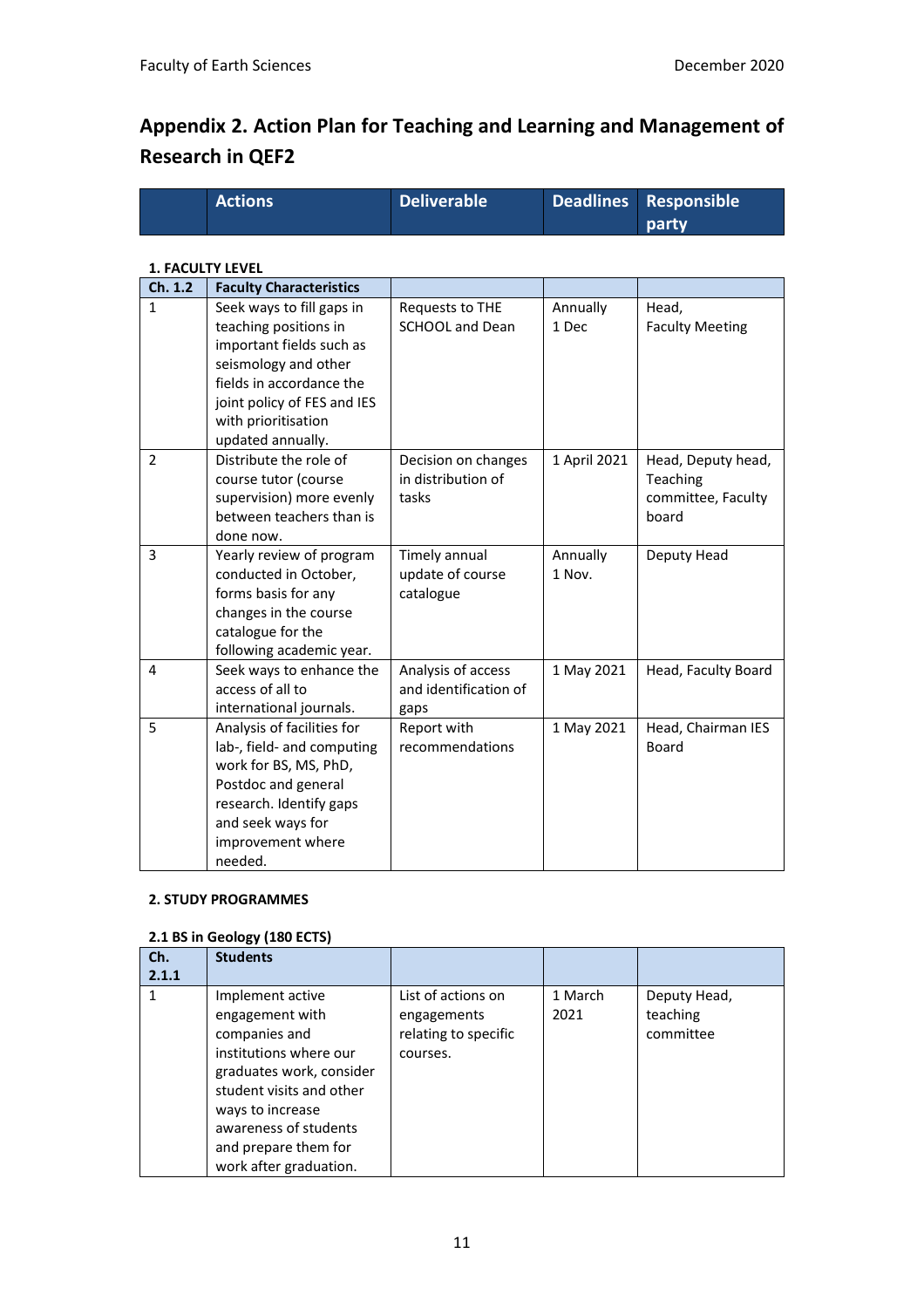| Ch.<br>2.1.2   | <b>Teaching and Learning</b>                                                                                                                                                                                                                                                                                                                          |                                                                                            |                    |                                          |
|----------------|-------------------------------------------------------------------------------------------------------------------------------------------------------------------------------------------------------------------------------------------------------------------------------------------------------------------------------------------------------|--------------------------------------------------------------------------------------------|--------------------|------------------------------------------|
| 1              | Teaching in the<br>undergraduate<br>programme should<br>ensure that students get<br>their training in Icelandic<br>and with sufficient<br>training in English to be<br>able to communicate<br>professionally in both<br>languages. Guidelines on<br>how to achieve this<br>should be implemented<br>and a system monitoring<br>how they are followed. | Guidelines on how to<br>use both English and<br>Icelandic in courses.                      | 1 February<br>2021 | Deputy Head,<br>teaching committee       |
| $\overline{2}$ | Carry out curricular<br>mapping for BS-geology<br>and BS-geophysics                                                                                                                                                                                                                                                                                   | Curricular map                                                                             | 1 April 2021       | Deputy Head,<br>teaching committee       |
| 3              | Increase vocational<br>training and writing skills<br>within the geology and<br>geophysics programmes                                                                                                                                                                                                                                                 | Adding vocational<br>and writing<br>assignments into<br>courses in geophysics              | 1 April 2021       | Deputy Head<br>Teaching<br>Committee     |
| 4              | Implement an action that<br>addresses consciousness<br>of equality within earth<br>sciences and our teaching<br>at all levels.                                                                                                                                                                                                                        | Changes to content<br>of selected courses.                                                 | 1 October<br>2021  | Deputy head,<br>teaching committee       |
| 5              | A course in computer<br>science/programming<br>should be included as<br>mandatory in the geology<br>BS-programme.                                                                                                                                                                                                                                     | Changes to list of<br>mandatory courses                                                    | 1 March<br>2021    | Head, Deputy Head,<br>teaching committee |
| 6              | BS-geophysics:<br>Strengthen dialog and<br>interaction between the<br>student group and<br>teachers, with the aim of<br>finding ways to harmonize<br>the work in courses in the<br>Faculty of Science and the<br><b>Faculty of Earth Sciences</b>                                                                                                     | <b>Recommendations</b><br>on possible changes<br>to course content<br>and course selection | 1 March<br>2021    | Head, Teaching<br>Committee              |

#### **2.2 BS in Geophysics (180 ECTS)**

| Ch.<br>2.2.1 | <b>Students</b>                                                                                                                                                                                                                       |                                                                       |                 |                                              |
|--------------|---------------------------------------------------------------------------------------------------------------------------------------------------------------------------------------------------------------------------------------|-----------------------------------------------------------------------|-----------------|----------------------------------------------|
|              | Implement active<br>engagement with<br>companies and<br>institutions where our<br>graduates work, consider<br>student visits and other<br>ways to increase<br>awareness of students<br>and prepare them for<br>work after graduation. | List of actions on<br>engagements<br>relating to specific<br>courses. | 1 March<br>2021 | Deputy Head,<br><b>Teaching</b><br>Committee |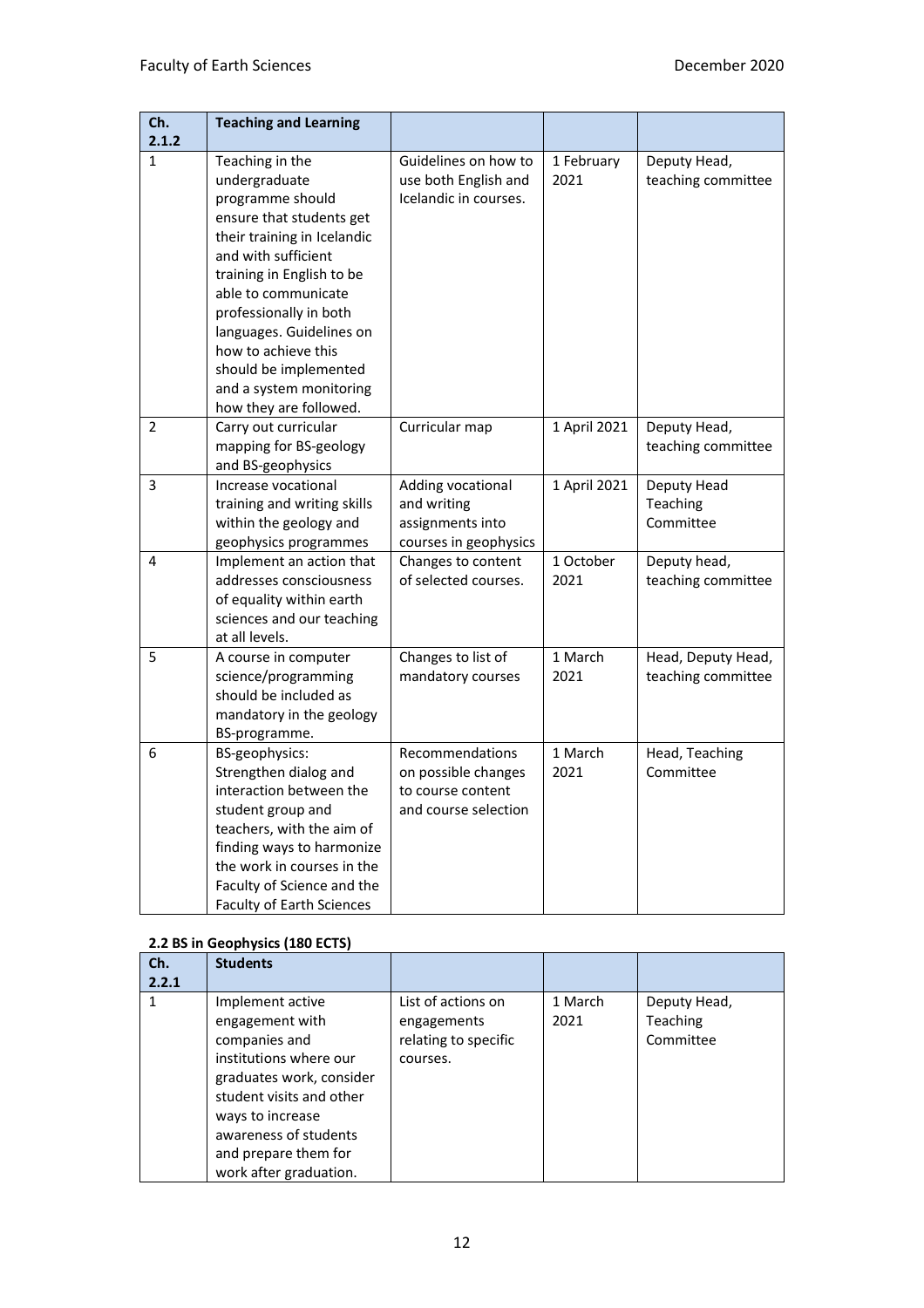| Ch.            | <b>Teaching and Learning</b>                                                                                                                                                                                                                                                                                                                          |                                                                                     |                    |                                          |
|----------------|-------------------------------------------------------------------------------------------------------------------------------------------------------------------------------------------------------------------------------------------------------------------------------------------------------------------------------------------------------|-------------------------------------------------------------------------------------|--------------------|------------------------------------------|
| 2.2.2          |                                                                                                                                                                                                                                                                                                                                                       |                                                                                     |                    |                                          |
| $\mathbf 1$    | Teaching in the<br>undergraduate<br>programme should<br>ensure that students get<br>their training in Icelandic<br>and with sufficient<br>training in English to be<br>able to communicate<br>professionally in both<br>languages. Guidelines on<br>how to achieve this<br>should be implemented<br>and a system monitoring<br>how they are followed. | Guidelines on how to<br>use both English and<br>Icelandic in courses.               | 1 February<br>2021 | Deputy Head,<br>Teaching<br>Committee    |
| $\overline{2}$ | Carry out curricular<br>mapping for BS-geology<br>and BS-geophysics                                                                                                                                                                                                                                                                                   | Curricular map                                                                      | 1 April 2021       | Deputy Head,<br>Teaching<br>Committee    |
| 3              | A course in computer<br>science/programming<br>should be included as<br>mandatory in the geology<br>BS-programme.                                                                                                                                                                                                                                     | Changes to list of<br>mandatory courses                                             | 1 March<br>2021    | Head, Deputy Head,<br>teaching committee |
| 4              | Implement an action that<br>addresses consciousness<br>of equality within earth<br>sciences and our teaching<br>at all levels.                                                                                                                                                                                                                        | Changes to content<br>of selected courses.                                          | 1 October<br>2021  | Deputy Head,<br>Teaching<br>Committee    |
| 5              | Increase vocational<br>training and writing skills<br>within BS-geophysics                                                                                                                                                                                                                                                                            | Adding vocational<br>and writing<br>assignments into<br>courses in geophysics       | 1 April 2021       | Deputy Head<br>Teaching<br>Committee     |
| 6              | <b>BS-geophysics:</b><br>Strengthen dialog and<br>interaction between the<br>student group and<br>teachers, with the aim of<br>finding ways to harmonize<br>the work in courses in the<br>Faculty of Science and the<br><b>Faculty of Earth Sciences</b>                                                                                              | Recommendations<br>on possible changes<br>to course content<br>and course selection | 1 March<br>2021    | Head, Teaching<br>Committee              |

### **2.3 MS in Geology, Geophysics and Earth Sciences (120**

| ECTS) |                                                                                                                                                                                                                            |                                                                         |                   |                         |
|-------|----------------------------------------------------------------------------------------------------------------------------------------------------------------------------------------------------------------------------|-------------------------------------------------------------------------|-------------------|-------------------------|
| Ch.   | <b>Students</b>                                                                                                                                                                                                            |                                                                         |                   |                         |
| 2.3.1 |                                                                                                                                                                                                                            |                                                                         |                   |                         |
|       | Identify aspects of the MS<br>programme that require<br>improvement and actively<br>address each issue in a<br>timely manner. This<br>includes better<br>organization of<br>welcoming and reception,<br>involvement of the | Report on aspects of<br>the MS programme<br>that require<br>improvement | 1 Nov<br>annually | Head and Deputy<br>Head |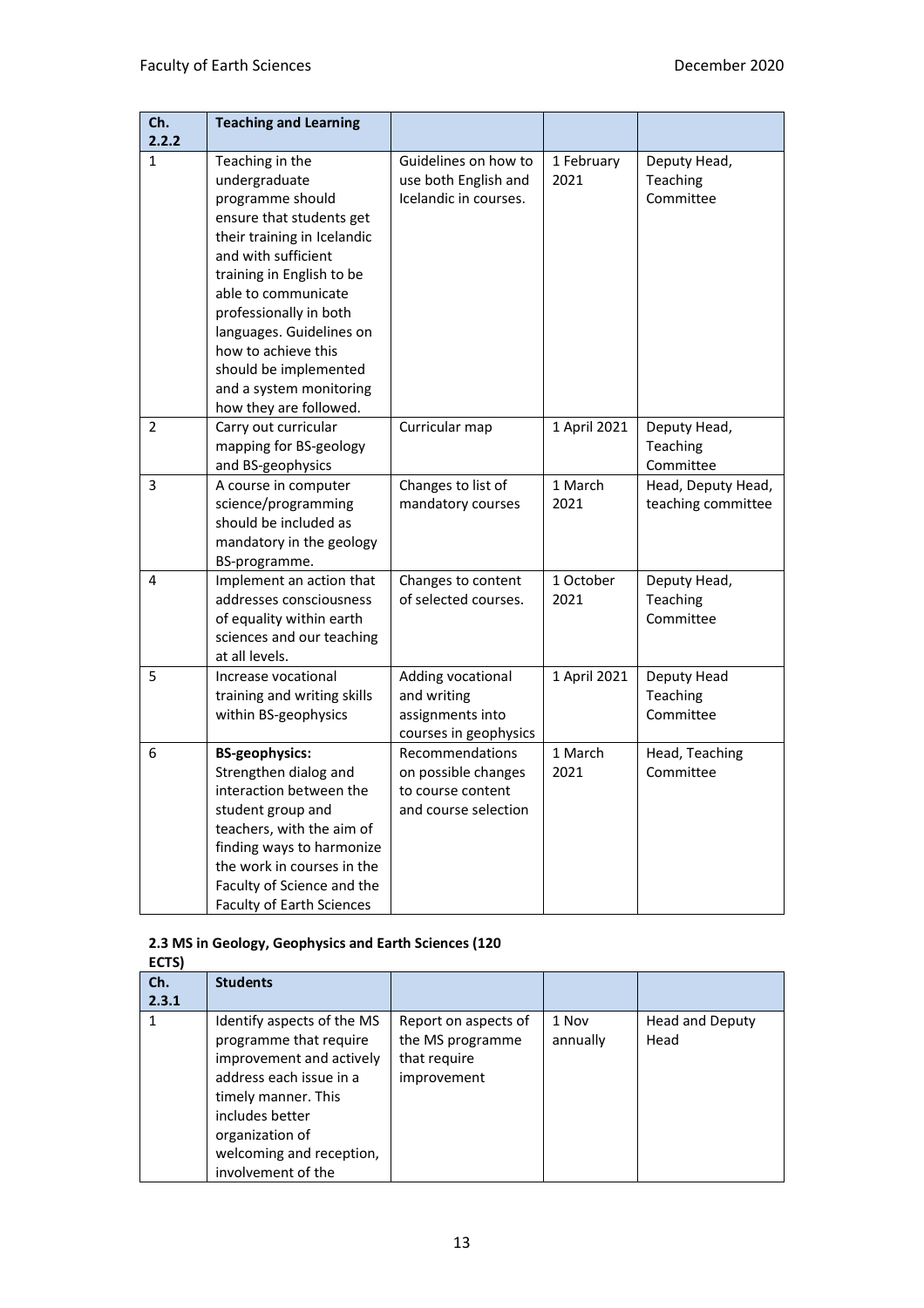|                | student organization,               |                                      |              |                    |
|----------------|-------------------------------------|--------------------------------------|--------------|--------------------|
|                | balance of M and F                  |                                      |              |                    |
|                | courses, ensure use of              |                                      |              |                    |
|                | contracts and that they             |                                      |              |                    |
|                | are followed, consider              |                                      |              |                    |
|                | more even distribution of           |                                      |              |                    |
|                | responsibility for MS-              |                                      |              |                    |
|                | courses, enforce that               |                                      |              |                    |
|                | course time-schedules i.e.          |                                      |              |                    |
|                | 7 or 14-week courses are            |                                      |              |                    |
|                | followed.                           |                                      |              |                    |
| 2              | Clarify the role of faculty         | Information                          | 1 May        | Graduate study     |
|                | coordinator for all staff           | distributed                          | annually     | committee          |
|                | and students. This                  |                                      |              |                    |
|                | includes enhanced                   |                                      |              |                    |
|                | guidance in course and              |                                      |              |                    |
|                | project selection. Ensure           |                                      |              |                    |
|                | appropriate training for            |                                      |              |                    |
|                | staff appointed as faculty          |                                      |              |                    |
|                | coordinators.                       |                                      |              |                    |
| Ch.            | <b>Teaching and Learning</b>        |                                      |              |                    |
| 2.3.2          |                                     |                                      |              |                    |
| 1              | Carry out curricular                | Curricular map                       | 1 April 2022 | Deputy Head,       |
|                | mapping for MS-                     |                                      |              | Teaching committee |
| $\overline{2}$ | programmes<br>Ensure sufficient and |                                      | 1 Feb 2021   |                    |
|                | appropriate project                 | Internal faculty<br>guidelines on MS |              | Head, Faculty      |
|                | supervision by faculty              | supervision                          |              |                    |
|                | staff.                              |                                      |              |                    |
| 3              | Look into ways to                   | List of opportunities                | 1 Sept 2021  | Head, Faculty      |
|                | increase more                       | for MS projects,                     |              |                    |
|                | participation of specialists        | including those with                 |              |                    |
|                | at other institutions and           | external supervision                 |              |                    |
|                | companies in MS-student             |                                      |              |                    |
|                | project supervision.                |                                      |              |                    |
| 4              | Enhance teacher-student             | Recommendation for                   | Biannually,  | Head               |
|                | dialog, feedback and                | enhancing teacher-                   | within first |                    |
|                | communication in the                | student dialog,                      | 4 weeks of   |                    |
|                | MS-programme.                       | feedback and                         | each         |                    |
|                |                                     | communication in                     | semester     |                    |
|                |                                     | the MS-programme                     |              |                    |
| 5              | Consider ways of                    | Recommendation for                   | Biannually,  | Head               |
|                | stimulating academic                | stimulating academic                 | within first |                    |
|                | discussion and interaction          | discussion and                       | 4 weeks of   |                    |
|                | within the MS-student               | interaction within                   | each         |                    |
|                | group                               | the MS-student                       | semester     |                    |
|                |                                     | group                                |              |                    |

#### **2.4 PhD in Geology, Geophysics and Earth Sciences (180 ECTS)**

| <b>ELIJI</b> |                          |                      |             |      |  |  |
|--------------|--------------------------|----------------------|-------------|------|--|--|
| Ch.          | <b>Students</b>          |                      |             |      |  |  |
| 2.4.1        |                          |                      |             |      |  |  |
|              | Ensure that present      | Quality check of PhD | Biannually, | Head |  |  |
|              | framework and            | program procedures   | middle of   |      |  |  |
|              | regulations are followed |                      | semester    |      |  |  |